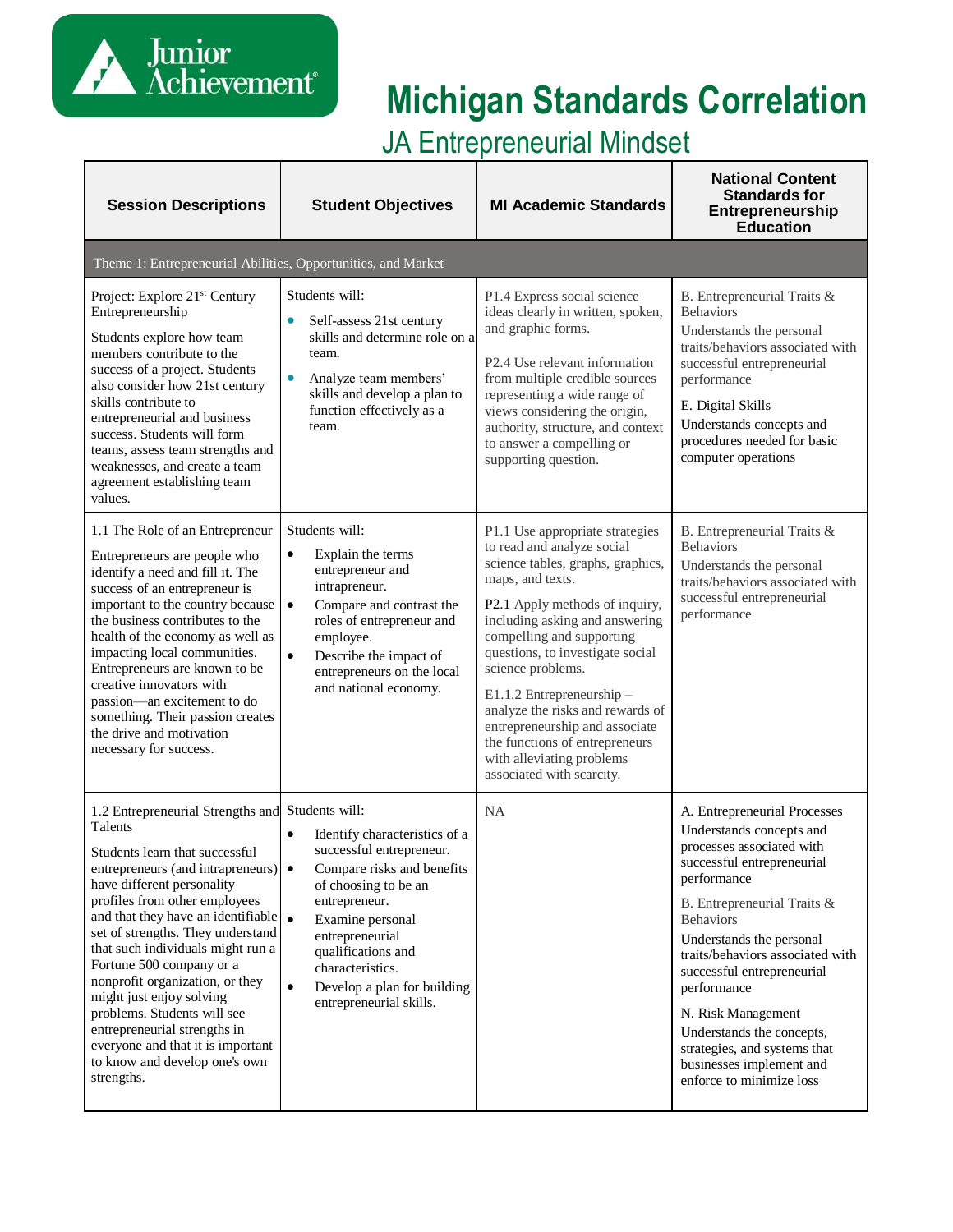

| 1.3 Entrepreneurial Ethical<br>Responsibilities<br>Students learn that entrepreneurs<br>have ethical responsibilities in<br>many dimensions: at the societal<br>level, the organizational level,<br>and the individual level.<br>Students analyze possible<br>actions in response to an ethical<br>dilemma in the workplace and<br>develop an action plan for the<br>business owner. Then, students<br>discuss the importance of a code<br>of ethics and ways of promoting<br>ethical behavior in the<br>workplace.                     | Students will:<br>Define ethics and identify<br>$\bullet$<br>common ethical issues for<br>entrepreneurs.<br>Analyze the effect of<br>$\bullet$<br>unethical behavior for a<br>business.<br>Identify strategies that<br>$\bullet$<br>promote ethical behavior in<br>a small business.<br>$\bullet$<br>Develop a code of ethics for<br>a business venture.              | P1.4 Express social science<br>ideas clearly in written, spoken,<br>and graphic forms.<br>P2.4 Use relevant information<br>from multiple credible sources<br>representing a wide range of<br>views considering the origin,<br>authority, structure, and context<br>to answer a compelling or<br>supporting question. | C. Business Foundations<br>Understands fundamental<br>business concepts that affect<br>business decision making                                                                    |
|-----------------------------------------------------------------------------------------------------------------------------------------------------------------------------------------------------------------------------------------------------------------------------------------------------------------------------------------------------------------------------------------------------------------------------------------------------------------------------------------------------------------------------------------|-----------------------------------------------------------------------------------------------------------------------------------------------------------------------------------------------------------------------------------------------------------------------------------------------------------------------------------------------------------------------|----------------------------------------------------------------------------------------------------------------------------------------------------------------------------------------------------------------------------------------------------------------------------------------------------------------------|------------------------------------------------------------------------------------------------------------------------------------------------------------------------------------|
| 1.4 Idea Generation<br>Students learn that<br>entrepreneurship focuses on<br>recognizing and acting upon a<br>business opportunity. Once an<br>entrepreneur has an idea for a<br>business opportunity, they<br>evaluate the idea and determine<br>the best option for starting their<br>business, including whether to<br>work within an existing company<br>or acquire a franchise rather than<br>starting a new business. Students<br>will practice brainstorming<br>business ideas and planning the<br>best way to develop the idea. | Students will:<br>Identify a problem or need<br>$\bullet$<br>and develop a list of<br>solutions.<br>Generate ideas for a product<br>$\bullet$<br>or service that meets<br>customers' needs.<br>Evaluate the advantages and<br>$\bullet$<br>disadvantages of starting a<br>new business versus<br>purchasing an existing<br>business or a franchise to<br>fill a need. | 6.1.1 Factors in the American<br>Second Industrial Revolution -<br>analyze the factors that enabled<br>the United States to become a<br>major industrial power                                                                                                                                                       | A. Entrepreneurial Processes<br>Understands concepts and<br>processes associated with<br>successful entrepreneurial<br>performance<br>Discovery<br>٠<br><b>Concept Development</b> |

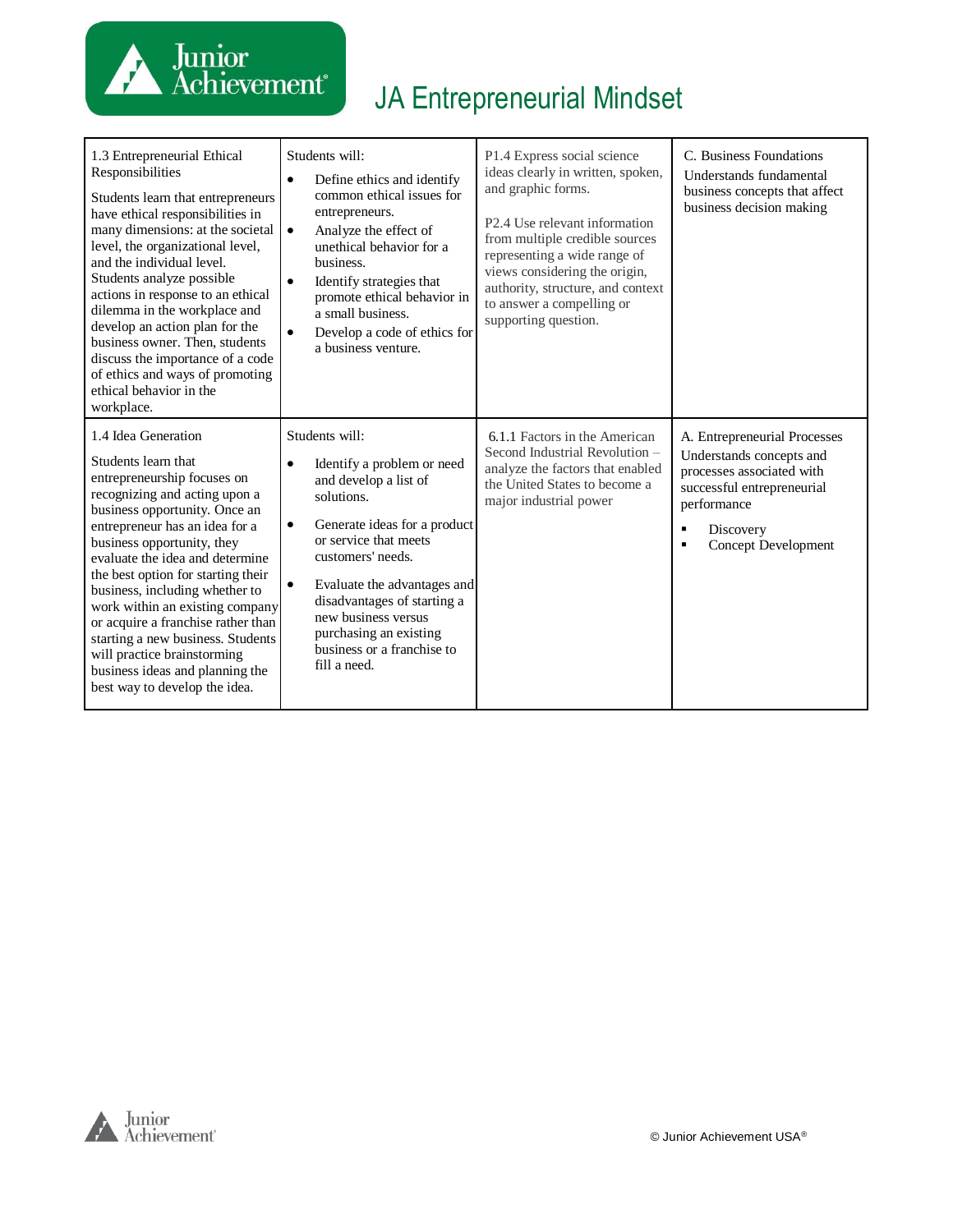

| <b>Theme 2: Business Plan</b>                                                                                                                                                                                                                                                                                                                                                                                              |                                                                                                                                                                                                                                                    |                                                                                                                                                                                                                                                                                                                           |                                                                                                                                                                                      |  |
|----------------------------------------------------------------------------------------------------------------------------------------------------------------------------------------------------------------------------------------------------------------------------------------------------------------------------------------------------------------------------------------------------------------------------|----------------------------------------------------------------------------------------------------------------------------------------------------------------------------------------------------------------------------------------------------|---------------------------------------------------------------------------------------------------------------------------------------------------------------------------------------------------------------------------------------------------------------------------------------------------------------------------|--------------------------------------------------------------------------------------------------------------------------------------------------------------------------------------|--|
| <b>Session Descriptions</b>                                                                                                                                                                                                                                                                                                                                                                                                | <b>Student Objectives</b>                                                                                                                                                                                                                          | <b>Academic Standards</b>                                                                                                                                                                                                                                                                                                 | <b>National Content</b><br><b>Standards for</b><br>Entrepreneurship<br><b>Education</b>                                                                                              |  |
| Project: Identify a Business<br>Problem<br>Students identify problems that<br>can be solved with a new<br>business and write a<br>business challenge statement that<br>includes an explanation of the<br>problem and supporting evidence<br>as a well as a description of the<br>options currently available to<br>solve the problem.                                                                                      | Students will:<br>Brainstorm a list of business<br>$\bullet$<br>problems using team member<br>input.<br>Develop a challenge<br>statement describing a<br>potential business problem.                                                               | P1.4 Express social science<br>ideas clearly in written, spoken,<br>and graphic forms.<br>P1.5 Construct and present an<br>argument supported with<br>evidence.<br>P2.1 Apply methods of inquiry,<br>including asking and answering<br>compelling and supporting<br>questions, to investigate social<br>science problems. | A. Entrepreneurial Processes<br>Understands concepts and<br>processes associated with<br>successful entrepreneurial<br>performance                                                   |  |
| 2.1 Business Plan for<br><b>Stakeholders</b><br>Students learn that a business<br>proposal needs not just a pitch<br>but a plan. They understand that<br>a business plan provides a<br>roadmap for where a business<br>wants to go, and how it plans to<br>get there. Students learn that<br>business plans have different<br>types of stakeholders-parties<br>with different interests in the<br>future of an enterprise. | Students will:<br>$\bullet$<br>Explain the purpose of a<br>business plan.<br>$\bullet$<br>Describe the types of<br>business plans.<br>$\bullet$<br>Analyze the relevance of the<br>information in a business<br>plan to different<br>stakeholders. | E1.1.2 Entrepreneurship -<br>analyze the risks and rewards of<br>entrepreneurship and associate<br>the functions of entrepreneurs<br>with alleviating problems<br>associated with scarcity.                                                                                                                               | C. Business Foundations<br>Understands fundamental<br>business concepts that affect<br>business decision making.<br>٠<br><b>Business Concepts</b><br><b>Business Activities</b><br>٠ |  |
| 2.2 Business Plan Elements<br>Students learn about the parts of<br>a business plan by reviewing<br>sample plans. Students analyze<br>samples to determine effective<br>techniques for sharing<br>information in a business plan.<br>They work collaboratively to<br>write a business plan for a<br>business in their community.                                                                                            | Students will:<br>Identify the major elements<br>$\bullet$<br>of a business plan.<br>Review sample business<br>$\bullet$<br>plans.<br>$\bullet$<br>Determine the information<br>to be included in each<br>element of the business<br>plan.         | P1.1 Use appropriate strategies<br>to read and analyze social<br>science tables, graphs, graphics,<br>maps, and texts.                                                                                                                                                                                                    | C. Business Foundations<br>Understands fundamental<br>business concepts that affect<br>business decision making.<br><b>Business Concepts</b>                                         |  |

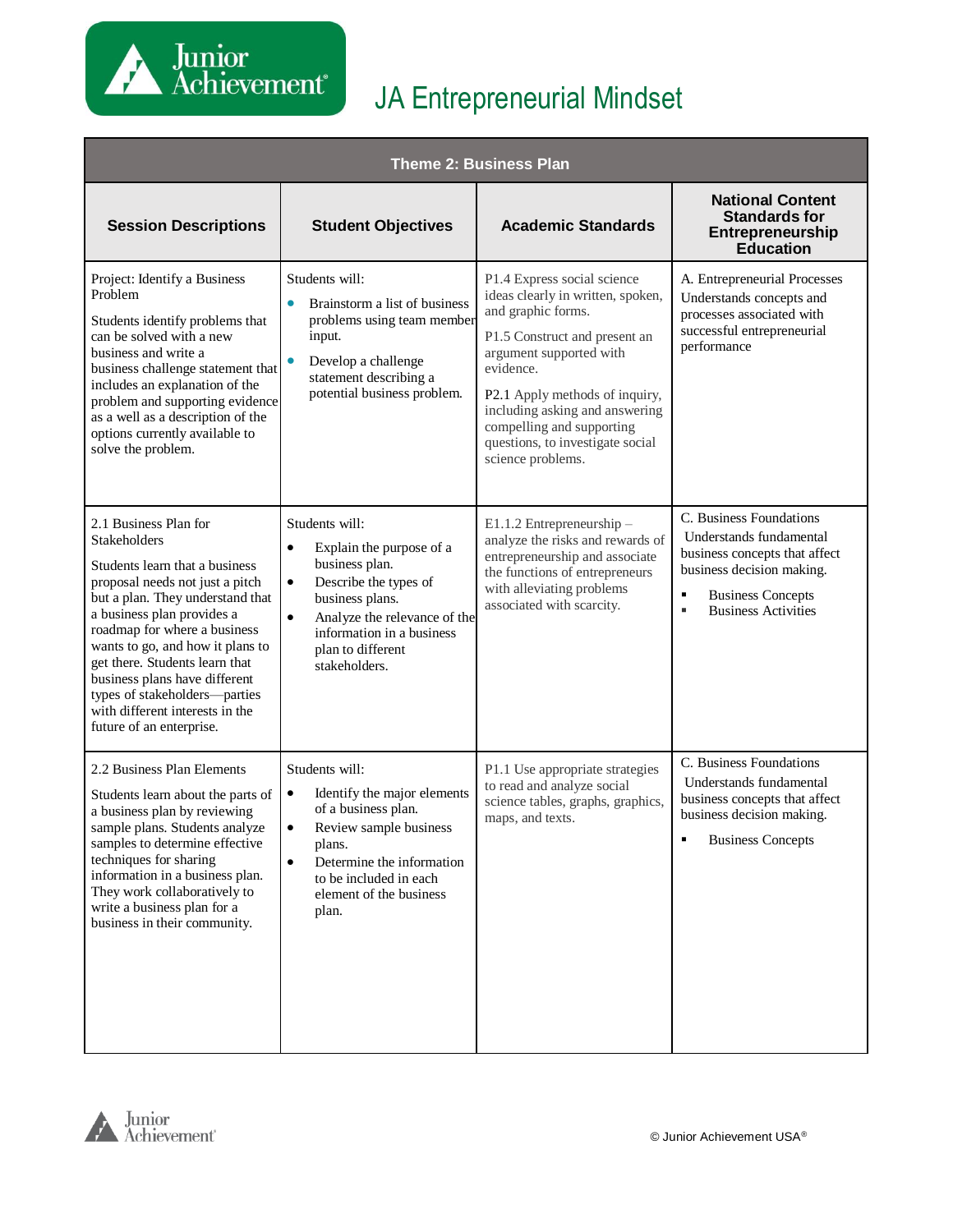

| 2.3 Business Plan Financials<br>Students learn the importance of<br>assessing the costs and revenues<br>of a business. They learn what a<br>balance sheet, an income<br>statement, and a cash flow<br>statement are used for and the<br>differences between them.<br>Students use financial data to<br>prepare an income statement for<br>a start-up business. | Students will:<br>Assess the costs associated<br>$\bullet$<br>with starting, managing,<br>and growing a start-up<br>business.<br>Compare and contrast a<br>$\bullet$<br>cash flow statement, pro<br>forma income statement.<br>and pro forma balance<br>sheet, and interpret the uses<br>of each.<br>Prepare a financial<br>$\bullet$<br>statement that could be<br>included in the financial<br>section of a business plan. | P2.2 Evaluate data presented in<br>social science tables, graphs,<br>graphics, maps, and texts for<br>credibility, considering the<br>origin, authority, structure, and<br>context of the information. | C. Business Foundations<br>Understands fundamental<br>business concepts that affect<br>business decision making                                                |
|----------------------------------------------------------------------------------------------------------------------------------------------------------------------------------------------------------------------------------------------------------------------------------------------------------------------------------------------------------------|------------------------------------------------------------------------------------------------------------------------------------------------------------------------------------------------------------------------------------------------------------------------------------------------------------------------------------------------------------------------------------------------------------------------------|--------------------------------------------------------------------------------------------------------------------------------------------------------------------------------------------------------|----------------------------------------------------------------------------------------------------------------------------------------------------------------|
| 2.4 Sourcing the Plan<br>Students learn about the range of<br>options that entrepreneurs have<br>for sourcing funds for their<br>startups. Students weigh the pros<br>and cons of the options available<br>and determine the best approach<br>for different start-ups. They<br>research the factors that lenders<br>consider before making loans.              | Students will:<br>Identify the steps to take to<br>$\bullet$<br>raise money for a start-up.<br>Describe documentation and<br>$\bullet$<br>requirements for getting a<br>loan from a financial<br>institution.<br>$\bullet$<br>Evaluate capital options to<br>finance a start-up.                                                                                                                                             | P1.1 Use appropriate strategies<br>to read and analyze social<br>science tables, graphs, graphics,<br>maps, and texts.                                                                                 | G. Financial Literacy<br>Understands personal money-<br>management concepts,<br>procedures, and strategies<br><b>Money Basics</b><br><b>Financial Services</b> |

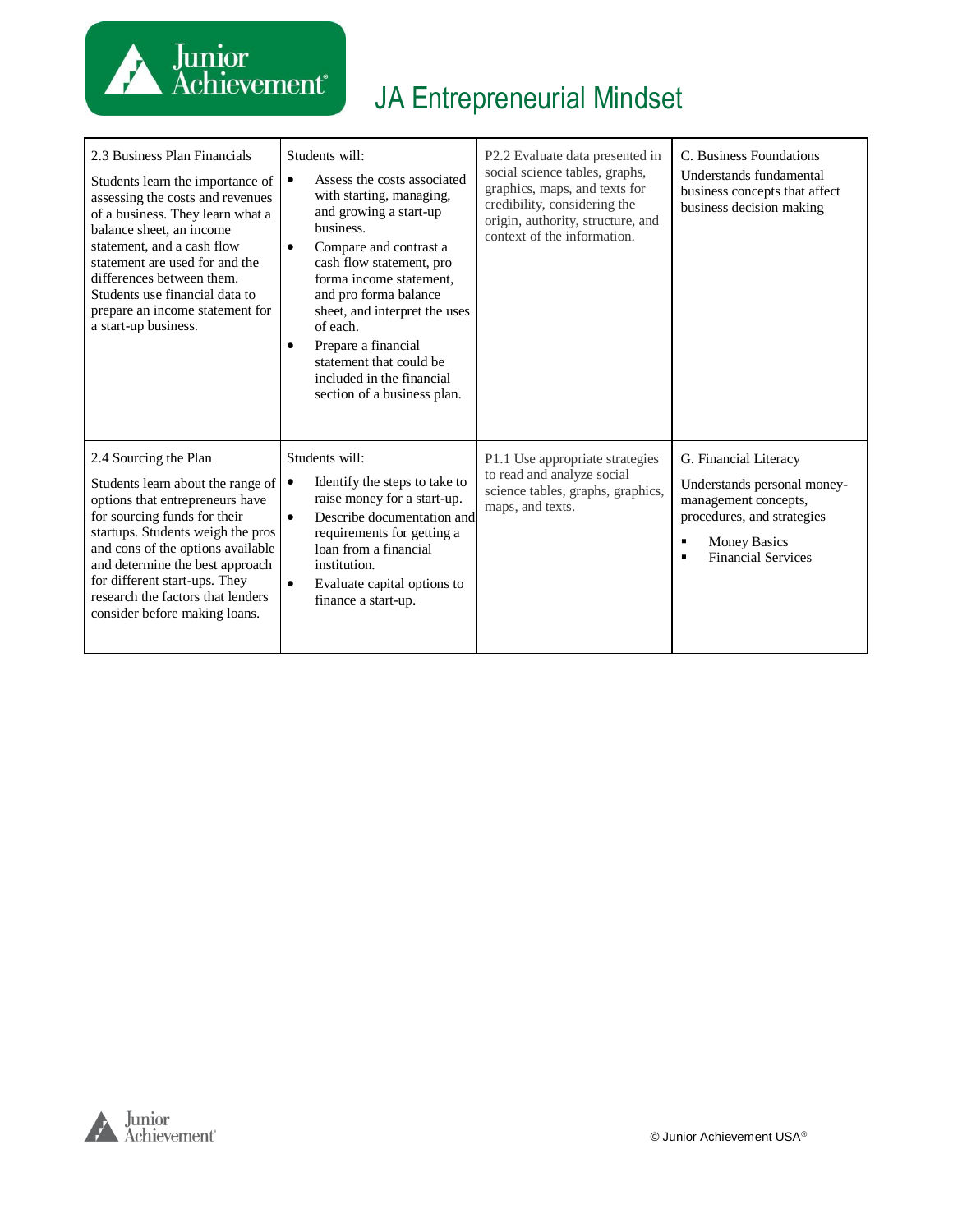

| <b>Theme 3: Economics</b>                                                                                                                                                                                                                                                                                                                                                                 |                                                                                                                                                                                                                                                                                                                                                                      |                                                                                                                                                                                                                                                                                                                                                                                                                                                                                                                                                                                              |                                                                                                                                                                                                                                                                                       |
|-------------------------------------------------------------------------------------------------------------------------------------------------------------------------------------------------------------------------------------------------------------------------------------------------------------------------------------------------------------------------------------------|----------------------------------------------------------------------------------------------------------------------------------------------------------------------------------------------------------------------------------------------------------------------------------------------------------------------------------------------------------------------|----------------------------------------------------------------------------------------------------------------------------------------------------------------------------------------------------------------------------------------------------------------------------------------------------------------------------------------------------------------------------------------------------------------------------------------------------------------------------------------------------------------------------------------------------------------------------------------------|---------------------------------------------------------------------------------------------------------------------------------------------------------------------------------------------------------------------------------------------------------------------------------------|
| <b>Session Descriptions</b>                                                                                                                                                                                                                                                                                                                                                               | <b>Student Objectives</b>                                                                                                                                                                                                                                                                                                                                            | <b>Academic Standards</b>                                                                                                                                                                                                                                                                                                                                                                                                                                                                                                                                                                    | <b>National Content</b><br><b>Standards for</b><br>Entrepreneurship<br><b>Education</b>                                                                                                                                                                                               |
| Project: Create a Business<br>Solution<br>Students identify and evaluate<br>multiple solutions to address a<br>business problem. Students will<br>create a decision tree to evaluate<br>proposed solutions. After<br>evaluating their options, students<br>will reach an agreement to<br>pursue one of those options as<br>their business idea.                                           | Students will:<br>Brainstorm and evaluate<br>$\bullet$<br>business ideas to address a<br>specific problem.<br>Conduct research and use<br>evidence to determine<br>feasibility of solutions.<br>Use a decision tree to<br>$\bullet$<br>analyze business solution<br>options.                                                                                         | P1.4 Express social science<br>ideas clearly in written, spoken,<br>and graphic forms.<br>E1.1. Individually and<br>collaboratively, students will<br>engage in planned inquiries to<br>explain and demonstrate how<br>individuals confront scarcity,<br>and how market forces influence<br>how they organize, produce, use,<br>and allocate resources in its<br>presence.                                                                                                                                                                                                                   | D. Communications and<br>Interpersonal Skills<br>Understands concepts, strategies,<br>and systems needed to interact<br>effectively with others<br>H. Professional Development<br>Understands concepts and<br>strategies needed for career<br>exploration, development, and<br>growth |
| 3.1 Entrepreneurs and the<br>Economy<br>Students learn about opportunity<br>cost, scarcity, supply, and<br>demand, and how these basic<br>economic principles<br>affect businesses. They analyze<br>entrepreneurs' choices about<br>what they produce and how and<br>for whom they produce it.<br>Students analyze supply and<br>demand and market-clearing<br>price for a given product. | Students will:<br>$\bullet$<br>Define common economic<br>terms.<br>$\bullet$<br>Explain how economic<br>concepts affect<br>entrepreneurial ventures.<br>Analyze the relationship<br>$\bullet$<br>between supply and demand<br>and price.<br>Construct and interpret a<br>$\bullet$<br>demand curve.                                                                  | P2.2 Evaluate data presented in<br>social science tables, graphs,<br>graphics, maps, and texts for<br>credibility, considering the<br>origin, authority, structure, and<br>context of the information.<br>F1.9 analyzing maps and graphs<br>to understand large-scale<br>movement, trends, and patterns.<br>E1.1. Individually and<br>collaboratively, students will<br>engage in planned inquiries to<br>explain and demonstrate how<br>individuals confront scarcity,<br>and how market forces influence<br>how they organize, produce, use,<br>and allocate resources in its<br>presence. | F. Economics<br>Understands the economic<br>principles and concepts<br>fundamental to<br>entrepreneurship/small-business<br>ownership<br><b>I</b> .Financial Management<br>Understands the financial<br>concepts and tools used in<br>making business decisions                       |
| 3.2 Role of Profit<br>Students learn about the<br>importance of profit to a<br>business. They will focus on<br>profit-building behaviors and<br>how to invest profits.                                                                                                                                                                                                                    | Students will:<br>Compute the difference<br>$\bullet$<br>between total revenue and<br>total expenses.<br>Evaluate short- and long-<br>$\bullet$<br>term alternatives for a<br>business to reach<br>profitability.<br>Establish a profit goal for<br>$\bullet$<br>an entrepreneurial venture.<br>Formulate a plan for<br>$\bullet$<br>utilizing profit in a business. | E1.1.2 Entrepreneurship -<br>analyze the risks and rewards of<br>entrepreneurship and associate<br>the functions of entrepreneurs<br>with alleviating problems<br>associated with scarcity.                                                                                                                                                                                                                                                                                                                                                                                                  | I. Financial Management<br>Understands the financial<br>concepts and tools used in<br>making business decisions                                                                                                                                                                       |

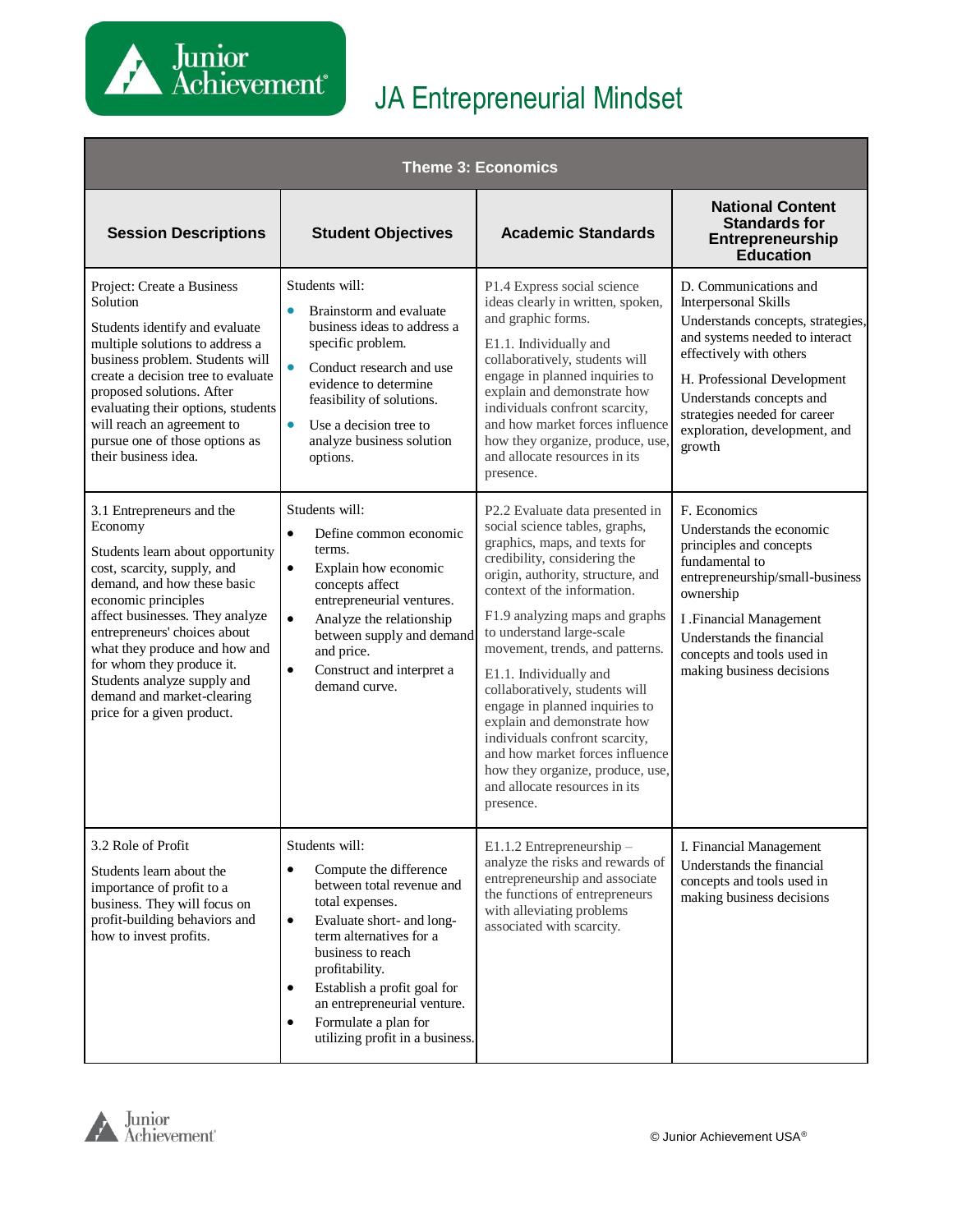

| 3.3 Function of Price<br>Students review the relationship<br>between price and supply and<br>demand. They learn how<br>production, wholesale, and<br>retail prices are determined.<br>Then students learn about<br>different pricing strategies and<br>the relationship among cost,<br>price, and value.                                                                                                         | Students will:<br>Describe relationship<br>$\bullet$<br>among cost, price, and<br>value.<br>$\bullet$<br>Evaluate scenarios and<br>determine the cost, price,<br>and value in each.<br>$\bullet$<br>Justify why retail prices are<br>so much higher than the<br>manufacturing costs of the<br>product/service. | P1.1 Use appropriate strategies<br>to read and analyze social<br>science tables, graphs, graphics,<br>maps, and texts.<br>E1.3.1 Supply and Demand -<br>use the laws of supply and<br>demand to explain household<br>and business behavior.<br>E1.2.2 analyze how prices<br>change through the interaction<br>of buyers and sellers in a market,<br>including the role of supply,<br>demand, equilibrium, and<br>elasticity, and explain how<br>incentives (monetary and non-<br>monetary) affect choices of<br>households and economic<br>organizations.                                                                                                           | F. Economics<br>Understands the economic<br>principles and concepts<br>fundamental to<br>entrepreneurship/small-business<br>ownership<br>Economic<br>٠<br>Indicators/Trends                           |
|------------------------------------------------------------------------------------------------------------------------------------------------------------------------------------------------------------------------------------------------------------------------------------------------------------------------------------------------------------------------------------------------------------------|----------------------------------------------------------------------------------------------------------------------------------------------------------------------------------------------------------------------------------------------------------------------------------------------------------------|---------------------------------------------------------------------------------------------------------------------------------------------------------------------------------------------------------------------------------------------------------------------------------------------------------------------------------------------------------------------------------------------------------------------------------------------------------------------------------------------------------------------------------------------------------------------------------------------------------------------------------------------------------------------|-------------------------------------------------------------------------------------------------------------------------------------------------------------------------------------------------------|
| 3.4 International Trade<br>Students learn about<br>international trade and how and<br>why countries import and export<br>goods. They learn how<br>international trade is based upon<br>specialization and exchange, and<br>compare and contrast some of<br>the benefits of manufacturing<br>overseas versus in the United<br>States. Students research U.S.<br>imports and analyze the benefits<br>of importing. | Students will:<br>$\bullet$<br>Explain the relationship<br>among trade, imports, and<br>exports.<br>Describe the importance of<br>$\bullet$<br>international trade.<br>Identify products imported<br>$\bullet$<br>into the United States.                                                                      | F1.9 analyzing maps and graphs<br>to understand large-scale<br>movement, trends, and patterns.<br>CG3.1 economic<br>interdependence of the world's<br>countries, world trade patterns,<br>and the impact on those who<br>labor, including voluntary and<br>forced migration such as human<br>trafficking.<br>E3.2.2 Domestic Activity and<br>World Trade - assess the impact<br>of trade policies, monetary<br>policy, exchange rates, and<br>interest rates on domestic<br>activity and world trade.<br>E3.2.4 The Global Economy and<br>the Marketplace - analyze and<br>describe how the global<br>economy has changed the<br>interaction of buyers and sellers. | F. Economics<br>Understands the economic<br>principles and concepts<br>fundamental to<br>entrepreneurship/small-business<br>ownership<br>Economic Systems<br>٠<br>×,<br><b>International Concepts</b> |

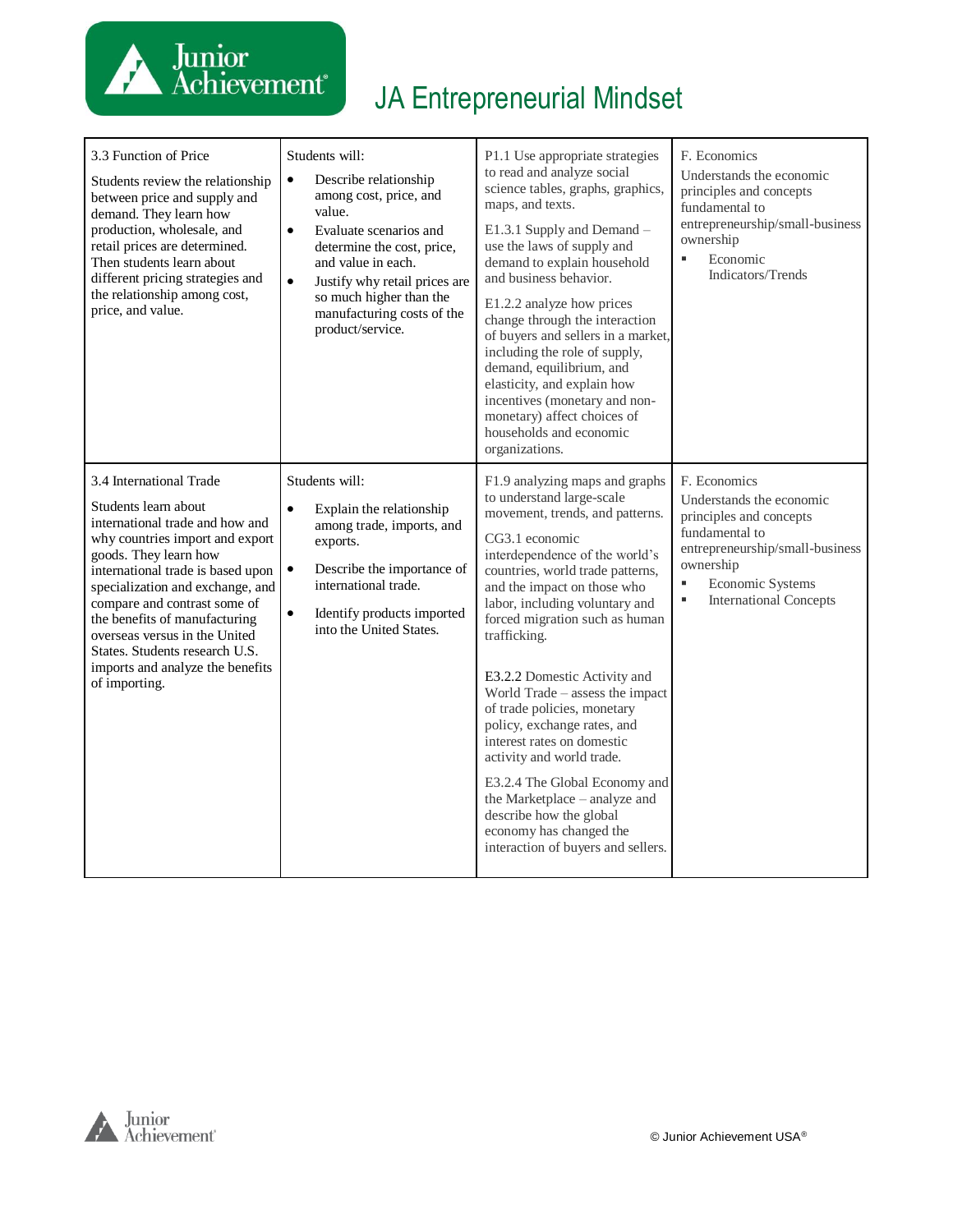

| Theme 4: Stages of Small Business Growth                                                                                                                                                                                                                                                                    |                                                                                                                                                                                                                                                                              |                                                                                                                                                                                             |                                                                                                                                                                                                                                    |  |
|-------------------------------------------------------------------------------------------------------------------------------------------------------------------------------------------------------------------------------------------------------------------------------------------------------------|------------------------------------------------------------------------------------------------------------------------------------------------------------------------------------------------------------------------------------------------------------------------------|---------------------------------------------------------------------------------------------------------------------------------------------------------------------------------------------|------------------------------------------------------------------------------------------------------------------------------------------------------------------------------------------------------------------------------------|--|
| <b>Session Descriptions</b>                                                                                                                                                                                                                                                                                 | <b>Student Objectives</b>                                                                                                                                                                                                                                                    | <b>Academic Standards</b>                                                                                                                                                                   | <b>National Content</b><br><b>Standards for</b><br>Entrepreneurship<br><b>Education</b>                                                                                                                                            |  |
| Project: Describe the Product or<br>Service<br>Students develop a description<br>of their proposed product or<br>service including the features<br>and benefits of the product.<br>Students choose a name for their<br>business and a catchphrase or<br>logo and then create a prototype<br>of the product. | Students will:<br>Develop a blueprint,<br>$\bullet$<br>prototype, or model of the<br>business product or service.<br>Describe the product or<br>service, including its features<br>and benefits of the product.                                                              | P1.4 Express social science ideas<br>clearly in written, spoken, and<br>graphic forms.                                                                                                      | L. Marketing Management<br>Understands the concepts,<br>processes, and systems needed to<br>determine and satisfy customer<br>needs/wants/expectations, meet<br>business goals/objectives, and<br>create new product/service ideas |  |
| 4.1 Start-Up Stage<br>Students explore the challenges<br>and opportunities entrepreneurs<br>encounter during the start-up<br>stage of the business life cycle.<br>Students also learn more about<br>the types of decisions made<br>during this stage.                                                       | Students will:<br>Recognize the four phases<br>$\bullet$<br>of the business life cycle.<br>Describe the primary<br>$\bullet$<br>concerns and challenges for<br>businesses in the start-up<br>stage.<br>Identify solutions for<br>$\bullet$<br>common start-up<br>challenges. | E1.1.2 Entrepreneurship -<br>analyze the risks and rewards of<br>entrepreneurship and associate<br>the functions of entrepreneurs<br>with alleviating problems<br>associated with scarcity. | M. Operations Management<br>Understands the processes and<br>systems implemented to facilitate<br>daily business operations.<br><b>Business Systems</b><br>$\blacksquare$<br>Daily Operations<br>٠                                 |  |

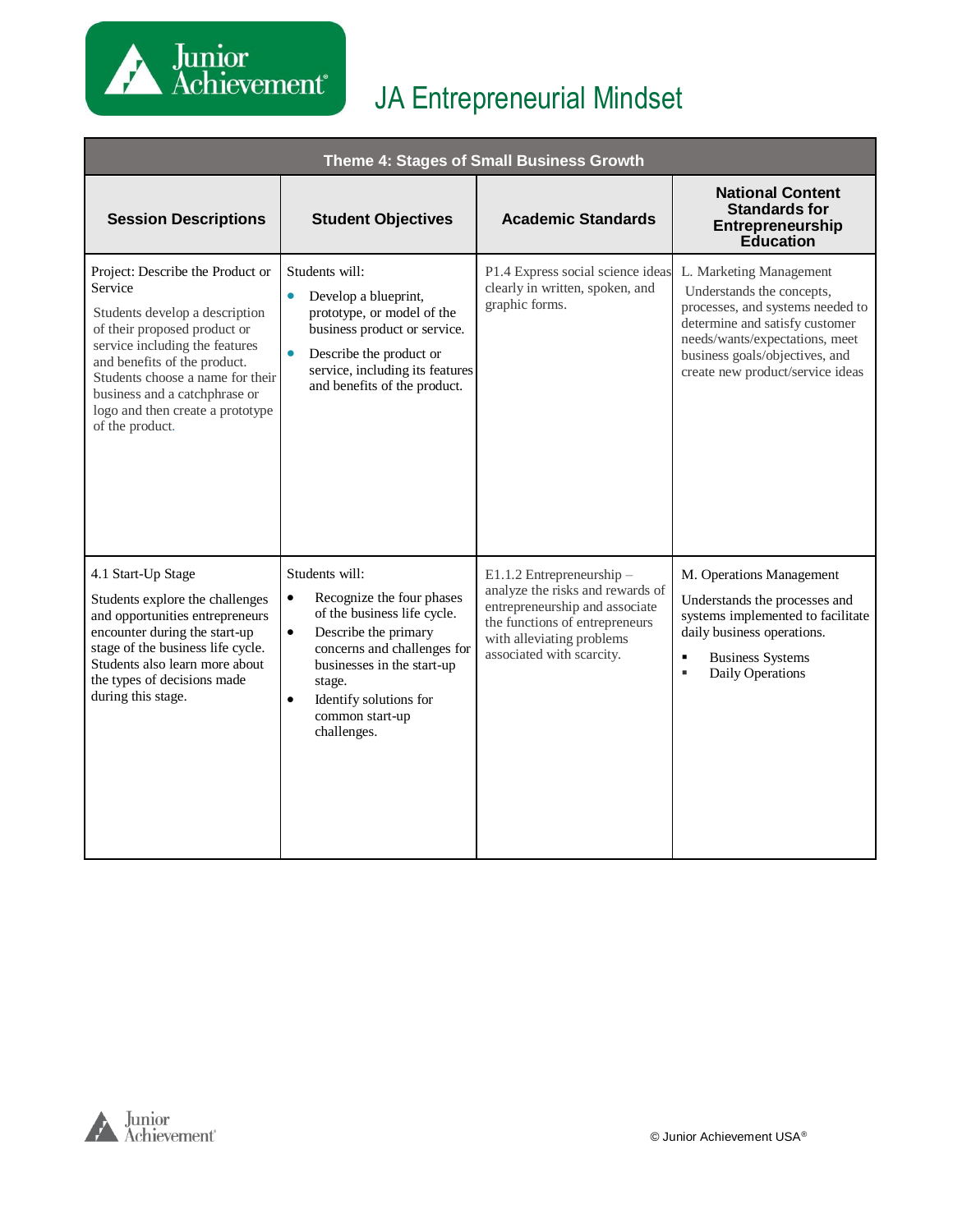

| 4.2 Growth Stage<br>Students explore the challenges<br>and opportunities entrepreneurs<br>encounter during the growth<br>stage of the business life cycle.<br>Students also learn more about<br>the types of decisions made<br>during this stage.                                                          | Students will:<br>$\bullet$<br>Explain the growth stage of<br>the business life cycle for<br>small businesses.<br>$\bullet$<br>Describe the primary<br>concerns and challenges for<br>businesses in the growth<br>stage.<br>Identify solutions for<br>٠<br>common challenges in the<br>growth stage.                                        | $E1.2.1$ Institutions – describe the<br>roles of various economic<br>institutions and purposes they<br>serve in a market economy. | J. Human Resource Management<br>Understands the concepts,<br>systems, and strategies needed to<br>acquire, motivate, develop, and<br>terminate staff.<br>M. Operations Management<br>Understands the processes and<br>systems implemented to facilitate<br>daily business operations. |
|------------------------------------------------------------------------------------------------------------------------------------------------------------------------------------------------------------------------------------------------------------------------------------------------------------|---------------------------------------------------------------------------------------------------------------------------------------------------------------------------------------------------------------------------------------------------------------------------------------------------------------------------------------------|-----------------------------------------------------------------------------------------------------------------------------------|---------------------------------------------------------------------------------------------------------------------------------------------------------------------------------------------------------------------------------------------------------------------------------------|
| 4.3 Expansion Stage<br>Students explore the challenges<br>and opportunities entrepreneurs<br>encounter during the expansion<br>stage of the business life cycle.<br>Students also learn more about<br>the risks of expansion and what<br>to consider before making that<br>decision.                       | Students will:<br>Describe characteristics of<br>٠<br>businesses in the expansion<br>stage of the business life<br>cycle.<br>Identify methods of<br>$\bullet$<br>expanding a business.<br>Analyze expansion options<br>$\bullet$<br>for a small business and<br>determine the most<br>appropriate.                                          | $E1.2.1$ Institutions – describe the<br>roles of various economic<br>institutions and purposes they<br>serve in a market economy. | N. Risk Management<br>Understands the concepts,<br>strategies, and systems that<br>businesses implement and enforce<br>to minimize loss<br><b>Business Risks</b><br>в                                                                                                                 |
| <b>4.4 Maturity Stage</b><br>Students learn about the<br>challenges and opportunities<br>entrepreneurs encounter<br>during the maturity stage of<br>the business life cycle.<br>Students explore the<br>decisions involved updating<br>products and making<br>decisions about the future of<br>a business. | Students will:<br>Describe characteristics<br>$\bullet$<br>of businesses in the<br>maturity stage of the<br>business life cycle.<br>Identify options for<br>$\bullet$<br>addressing declining<br>sales in the maturity<br>stage.<br>Determine the most<br>$\bullet$<br>appropriate option for a<br>small business in the<br>maturity stage. | $E1.2.1$ Institutions – describe<br>the roles of various economic<br>institutions and purposes they<br>serve in a market economy. | O. Strategic Management<br>Understands the processes,<br>strategies, and systems needed<br>to guide the overall business<br>organization<br>$\blacksquare$<br>Planning<br>Controlling<br>$\blacksquare$                                                                               |